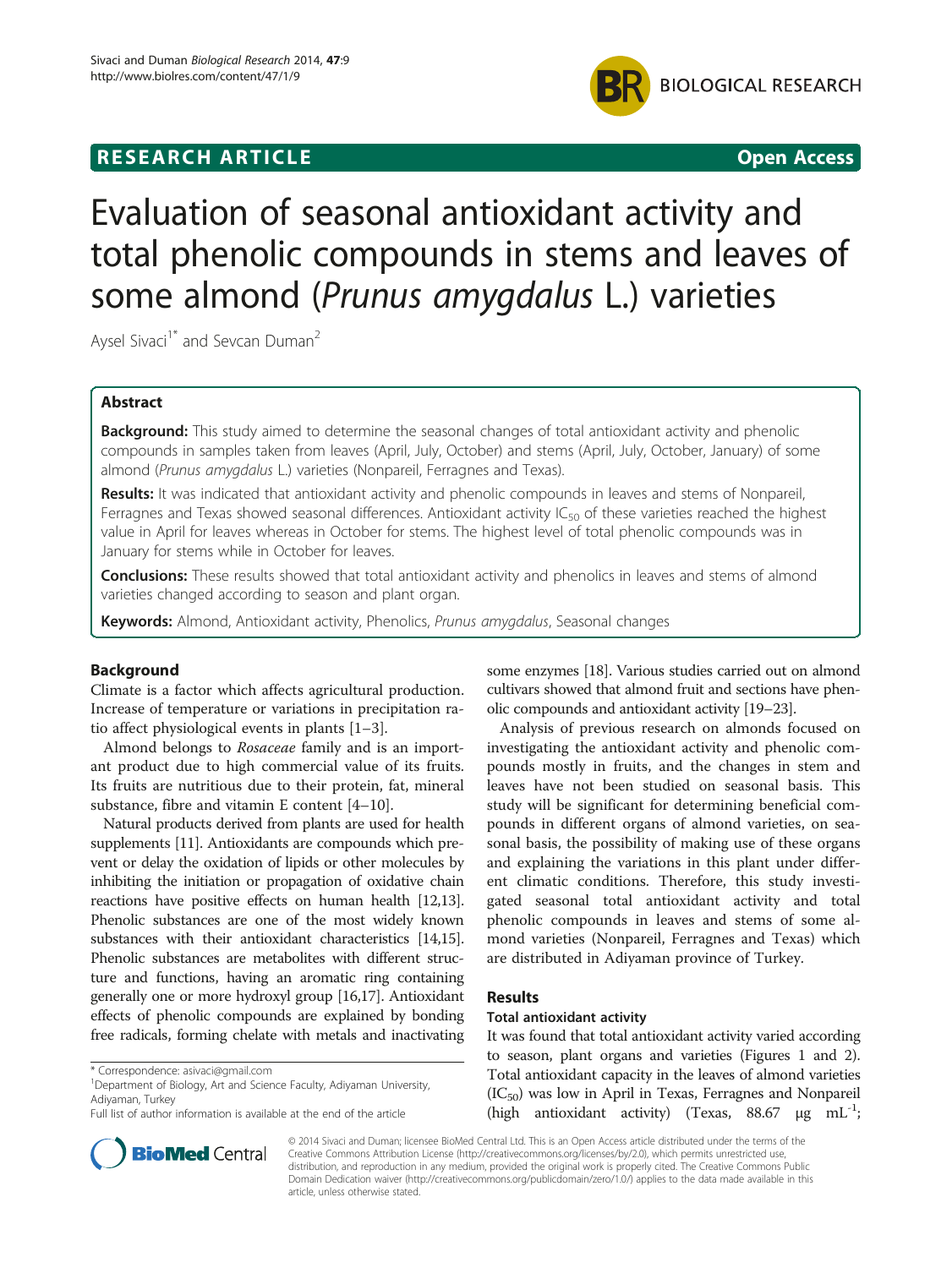<span id="page-1-0"></span>

Ferragnes, 121 μg mL<sup>-1</sup>; Nonpareil, 64 μg mL<sup>-1</sup>) (p < 0.05). The highest  $IC_{50}$  value (low antioxidant activity) was found in July for Texas, Ferragnes and in October for Nonpareil (Figure 1). It was determined that antioxidant capacity was the lowest for Nonpareil (high antioxidant activity) and high (low antioxidant activity) for Ferragnes in April (Figure 1) ( $p < 0.05$ ).

 $137.67$  μg mL<sup>-1</sup>) (Figure 2). The variation in antioxidant activity was significant in other varieties excluding Ferragnes ( $p$  < 0.05). IC<sub>50</sub> values of Ferragnes and Texas varieties were similar in July and January. On the other hand, it was found that  $IC_{50}$  values were at the lowest level in Nonpareil and Texas (high antioxidant activity) and high in Ferragnes (low antioxidant activity) in October (Figure 2).

 $IC_{50}$  values in the stems of almond varieties were low in October (high antioxidant activity) (Texas, 79.16 μg mL<sup>-1</sup>; Ferragnes, 174.46 μg mL<sup>-1</sup>; Nonpareil, 73.50 μg mL<sup>-1</sup>); and high in April (low antioxidant activity) (Texas, 207.79 μg mL<sup>-1</sup>; Ferragnes, 200.67 μg mL<sup>-1</sup>; Nonpareil,

#### Total phenolic compounds

Phenolic compounds in the leaves of Nonpareil, Texas and Ferragnes varieties were high in October (Figure [3](#page-2-0))  $(p < 0.05)$ . In this month, values of phenolic compounds

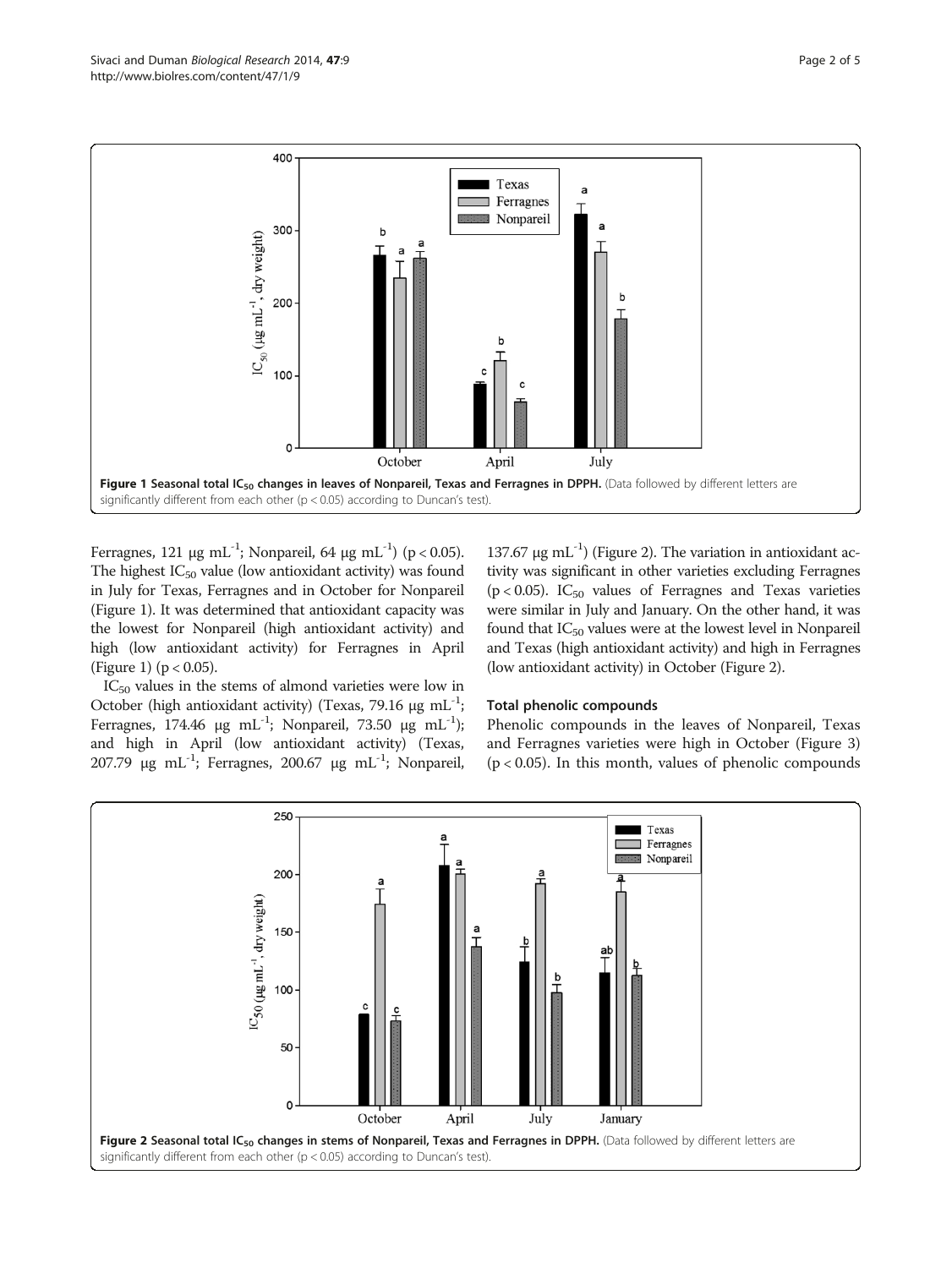<span id="page-2-0"></span>

of Texas, Ferragnes and Nonpareil were 2.03  $\mu$ g mg<sup>-1</sup>, 2.82 μg mg<sup>-1</sup> and 8.15 μg mg<sup>-1</sup> respectively. In all varieties, phenolic compounds were low in April and July and the variations observing in April and July were not significant statistically (Figure 3) ( $p > 0.05$ ).

July  $(1.08 \mu g \text{ mg}^{-1})$  for Ferragnes and; in April for Texas  $(0.77 \mu g mg^{-1})$ . In Nonpareil, levels of phenolic compounds were higher than other two varieties in all months (Figure 4).

It was found that phenolic compounds in the stems of almond varieties also varied according to months. In all varieties, phenolic compounds were the highest in January (Teksas, 2.08 μg mg<sup>-1</sup>; Ferragnes, 1.85 μg mg<sup>-1</sup>; Nonpareil, 2.90  $\mu$ g mg<sup>-1</sup>) (Figure 4) (p < 0.05). The lowest phenolic compound contents were in October  $(0.95 \mu g \text{ m}g^{-1})$  and

## **Discussion**

Nunes et al. [[24\]](#page-4-0) carried out a study in red propolis and investigated the effect of season on antioxidant activity and total phenols. The researchers reported that there was a correlation between total antioxidant activity and season and that phenol content was high in hydra-

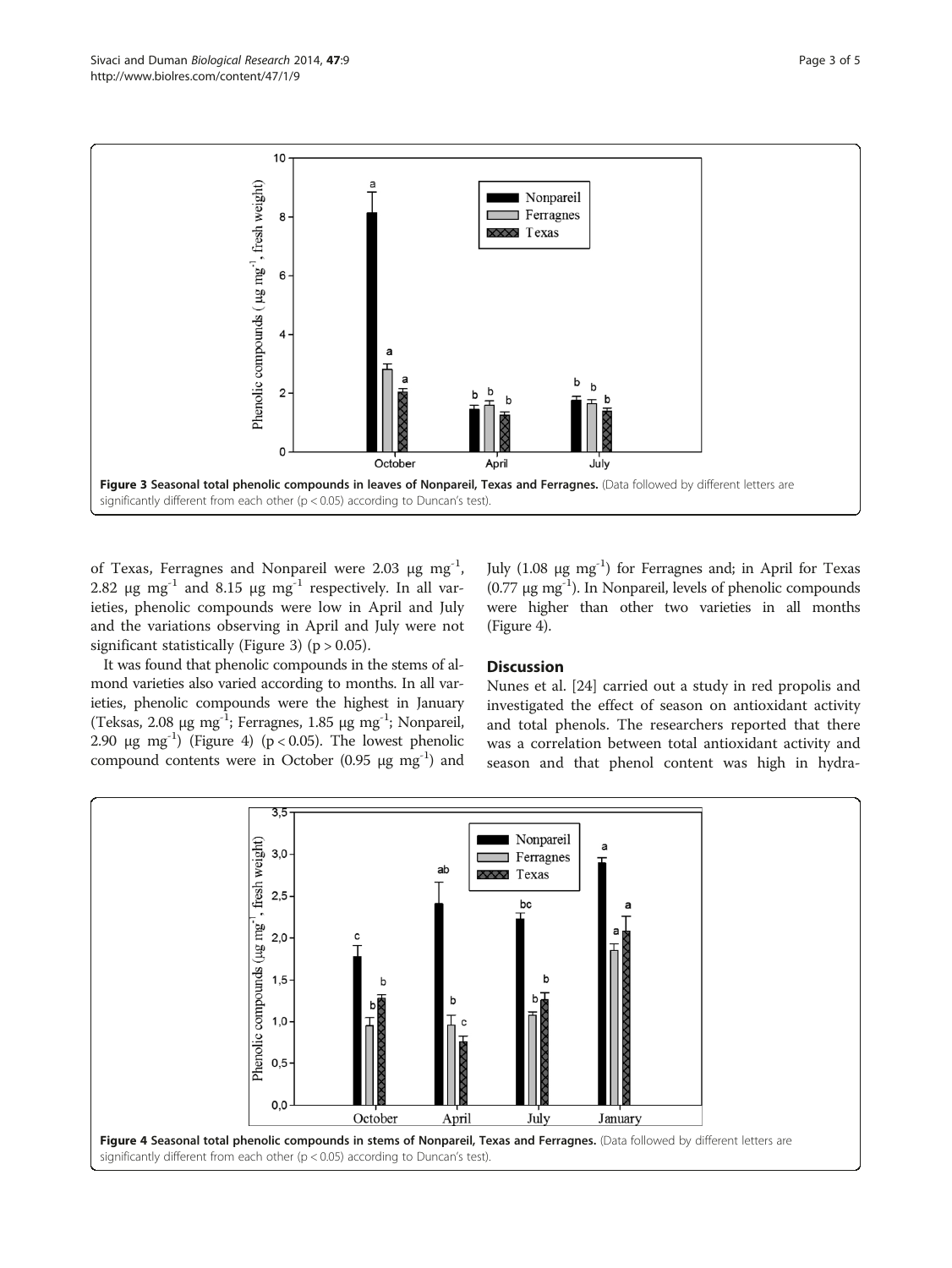alcoholic (90%) concentration in October. Ignacio et al. [[25\]](#page-4-0) reported that photosynthetic pigment and antioxidant activity in Fagus sylvetica L. varied by sun and light conditions.

In another study, carried out on different cultivars of California almonds, it was determined that flavonoid content and antioxidant activity depended on the cultivar rather than season [[20](#page-4-0)]. As indicated above, this study found that antioxidant activity showed seasonal variations in stem and leaves of almond varieties (Nonpareil, Texas and Ferragnes) (Figures [1](#page-1-0) and [2](#page-1-0)). Esfahlan and Jamei [\[26](#page-4-0)] carried out a study in fruits of ten wild almond species and reported that there were variations in flavonoid, phenolic contents and antioxidant activities according to almond species. The present study found that antioxidant activity varied according to varieties and plant organs. In April, antioxidant activity was the highest in the leaves of Nonpareil variety and the lowest in Ferragnes (Figure [1](#page-1-0)). On the other hand, in stems, it was high in Nonpareil and Texas and low in Ferragnes in October (Figure [2\)](#page-1-0).

Cosmulescu and Trandafır [[27\]](#page-4-0) investigated the seasonal variation of total phenols in the leaves of Juglans regia L. They found that total phenols increased in June and July; decreased in August and increased in early September. They reported that there could be a correlation between phenolic content, season, genetic and ecological factors in walnut leaves. Sivaci and Sökmen [[28](#page-4-0)] carried out a study on stem cuttings of Morus alba and Morus nigra and found that antioxidant activity and phenolic compounds showed seasonal variation. The highest antioxidant activity in stems was found in October.

In another study, variation of some phenolic compounds (phenylpropane chlorogenic acid and flavonoids such as rutin, hyperoside, epigenin-7-O-glucoside, kaempherole, quercitrin, quercetin and amentoflavone) in four Hypericum triquetrifolium populations in Central Black Sea Region were explored. Chemical variation was identified between the populations and plant sections and it was reported that these variations could be a result from different genetic, environmental and morphological factors [\[29\]](#page-4-0). In our study, total phenolic compounds varied according to season, variety and plant parts. The highest phenolic compound content in all varieties was observed in October in leaves; and in January in stems. The highest phenolic compound contents belonged to Nonpareil when compared to other varieties (Figures [3](#page-2-0) and [4](#page-2-0)).

## Conclusions

It was found that total antioxidant activity and phenolic compounds in Nonpareil, Texas and Ferragnes varieties exhibited variations according to season, plant organ (leaf and stem) and variety. This could be result from ecological, genetic and metabolic differences as indicated other studies [[27,29\]](#page-4-0). Also, in the period during almond tree has no fruit, the leaves and stems could be made use of due to their antioxidant activity.

Further studies should be conducted to investigate the total antioxidant activity and phenolic profiles of almonds in next seasons.

## **Methods**

## Plant materials

Almond varieties (Nonpareil, Ferragnes and Texas) were collected from Lokman village of Adiyaman/Turkey (37° 42′ 15″ N, 38° 19′ 11″ E, 1920 feet) in 2011-2012. Leaves (April, July, October) and stems (April, July, October, January) of the almonds were analyzed. No analysis was performed in January because the plants had no leaves.

## Determination of antioxidant activity-DPPH

Leaf and stem samples collected from almond varieties were dried and grinded. Grinded samples were taken to methanol (MeOH) and extracted by shaking in water bath for 3 hours. Methanol extracts were then evaporated in evaporator under vacuum until they dried. Color of 2,2-diphenyl-1-picrylhydrazyl (DPPH) changes in the presence of antioxidant in the medium. Fifty microliters of various concentrations of almond variety extracts dissolved in methanol was added to in 5 mL of a 0.004% methanol solution of DPPH. The mixture was incubated at room temperature for 30 minutes and absorbance values were read at 517 nm [[30\]](#page-4-0). Inhibition percent (I%) of DPPH was calculated according to the following equation:

$$
I\% = \left(A_{blank}\text{-}A_{sample}/A_{blank}\right) \times 100
$$

where  $A_{\text{blank}}$  is the absorbance of the control reaction (containing all reagents except the test compound) and Asample is the absorbance of the test compound. Inhibition is concentration dependent, and extract concentration providing 50% inhibition  $(IC_{50})$  is calculated from the graphplotted inhibition percentage against extract concentration. The assay was carried out in triplicate.

## Determination of total phenolic compounds

The leaf and stem samples were homogenized in 2.5 ml ethanol and shaken in water bath at 25°C for 24 h. Homogenized samples were filtered. 1 ml ethanol, 5 ml distilled water and 1 ml Folin-Ciocalteu reagent were added to 1 ml of the filtered samples and shaken well. After 3 minutes, 3 ml of  $\text{Na}_2\text{CO}_3$  (2%, w/v) was added and shaken in a dark medium at intervals for 2 hours. Absorbance values were read at 760 nm for phenolic